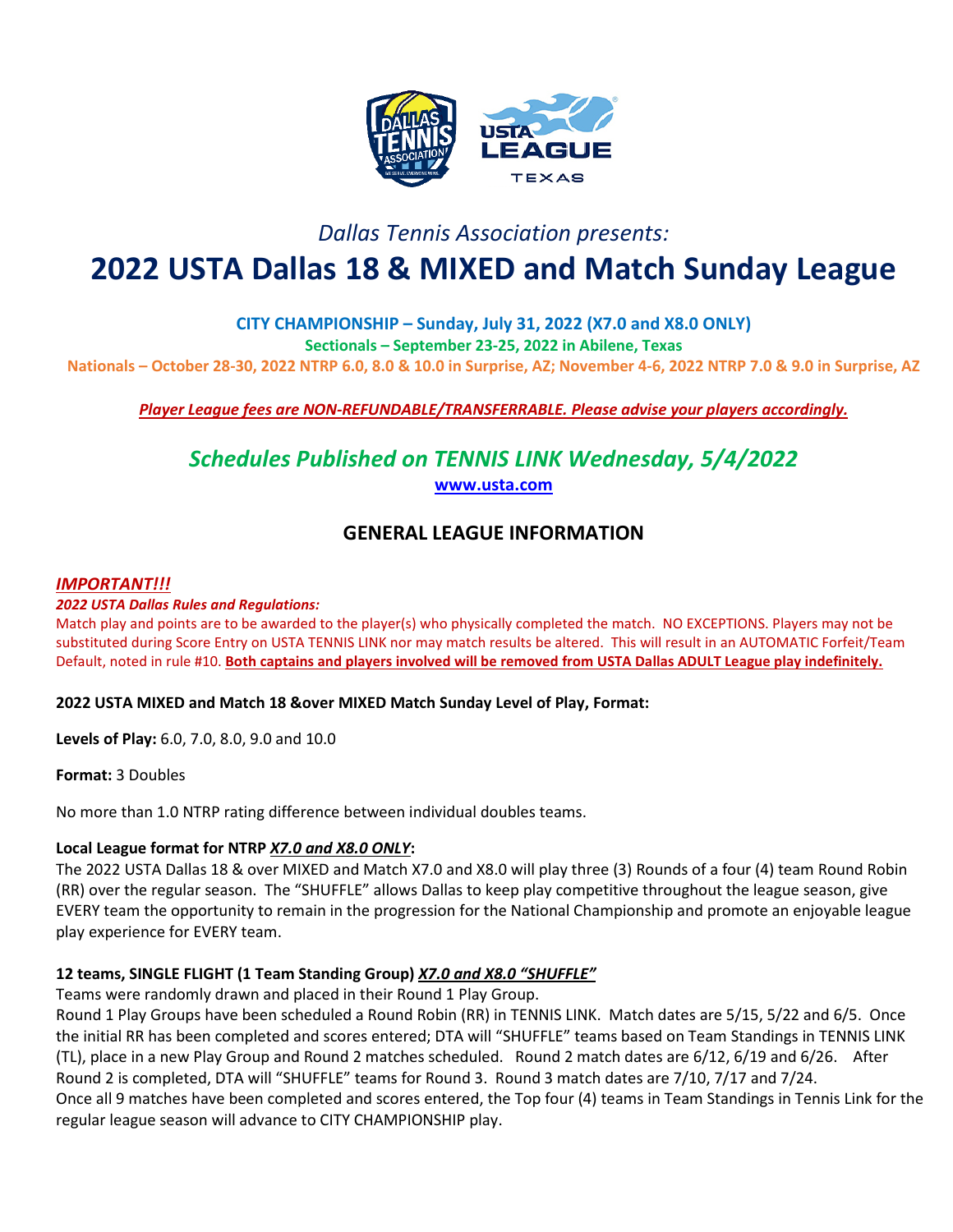| <b>ROUND 1:</b> | <b>Court Flight</b> | <b>Ball Flight</b>    | <b>Player Flight</b> |                    |                       |                      |
|-----------------|---------------------|-----------------------|----------------------|--------------------|-----------------------|----------------------|
|                 |                     |                       |                      |                    |                       |                      |
| Wk 1 (5/15)     | 1 <sub>v</sub> 4    | 1 <sub>v</sub>        | 1 <sub>v</sub>       |                    |                       |                      |
|                 | $2v$ 3              | $2v$ 3                | 2 v 3                |                    |                       |                      |
| Wk 2 (5/22)     | $1v$ 3              | $1v$ 3                | 1 <sub>v</sub>       |                    |                       |                      |
|                 | 2 v 4               | 2 v 4                 | 2 v 4                |                    |                       |                      |
| Wk 3 (6/5)      | 1 <sub>v</sub>      | 1 <sub>v</sub>        | 1 <sub>v</sub>       |                    |                       |                      |
|                 | 3v4                 | 3v4                   | 3v4                  |                    |                       |                      |
|                 |                     | <b>SHUFFLE</b>        |                      |                    |                       |                      |
| <b>ROUND 2:</b> | <b>Game Flight</b>  | <b>Set Flight</b>     | <b>Match Flight</b>  | <b>Game Flight</b> | <b>Set Flight</b>     | <b>Match Flight</b>  |
|                 |                     |                       |                      | 1st Place Player   | 1st Place Court       | 1st Place Ball       |
| Wk 4 (6/12)     | 1 <sub>v</sub>      | 1 <sub>v</sub>        | 1 <sub>v</sub>       | 2nd Place Ball     | 2nd Place Player      | 2nd Place Court      |
|                 | $2v$ 3              | $2v$ 3                | 2 v 3                | 3rd Place Court    | 3rd Place Ball        | 3rd Place Player     |
| Wk 5 (6/19)     | 1 <sub>v</sub>      | $1v$ 3                | 1 <sub>v</sub>       | 4th Place Ball     | 4th Place Player      | 4th Place Court      |
|                 | 2 v 4               | 2 v 4                 | 2 v 4                |                    |                       |                      |
| Wk 6 (6/26)     | 1 <sub>v</sub>      | 1 <sub>v</sub>        | 1 <sub>v</sub>       |                    |                       |                      |
|                 | 3v4                 | 3v4                   | 3v4                  |                    |                       |                      |
|                 |                     | <b>SHUFFLE</b>        |                      |                    |                       |                      |
| <b>ROUND 3:</b> | Love Flight         | <b>Fifteen Flight</b> | <b>Thirty Flight</b> | Love Flight        | <b>Fifteen Flight</b> | <b>Thirty Flight</b> |
|                 |                     |                       |                      | 1st Place Set      | 1st Place Match       | 1st Place Game       |
| Wk 8 (7/10)     | 1 <sub>v</sub>      | 1 <sub>v</sub>        | 1 <sub>v</sub>       | 2nd Place Match    | 2nd Place Game        | 2nd Place Set        |
|                 | $2v$ 3              | $2v$ 3                | 2v3                  | 3rd Place Set      | 3rd Place Match       | 3rd Place Game       |
| Wk 9 (7/17)     | 1 <sub>v</sub>      | $1v$ 3                | 1 <sub>v</sub>       | 4th Place Game     | 4th Place Set         | 4th Place Match      |
|                 | 2v4                 | 2 v 4                 | 2 v 4                |                    |                       |                      |
| Wk 10 (7/24)    | 1 <sub>v</sub>      | 1 <sub>v</sub>        | 1 <sub>v</sub>       |                    |                       |                      |
|                 | 3v4                 | 3v4                   | 3v4                  |                    |                       |                      |

#### *X7.0 and X8.0 Regular Season "SHUFFLE":*

Top four (4) teams X7.0 and X8.0 for Post Season Play will be determined by:

- (1) Team Wins
- (2) Individual Wins
- (3) % Games Won

#### *CITY CHAMPIONSHIP, Sunday, 7/31/2022*

Advancement:  $1<sup>st</sup> - 4<sup>th</sup>$  Place Teams in X7.0 and X8.0 ONLY! Format: Single Elimination 1st Place vs. 4<sup>th</sup> Place 2<sup>nd</sup> Place vs. 3<sup>rd</sup> Place Winners Advance to FINAL

*CAPTAINS' NOTE!!!* X6.0 (Single Flight - 5 teams, Double Round Robin (DRR), 8 matches), X9.0 (Single Flight – 6 teams, DRR, 10 matches) and X10.0 (Single Flight – 2 teams, 5 matches). Winners of the regular league season will advance directly to **SECTIONALS**. NO LOCAL CITY CHAMPIONSHIP.

#### **2. PLAYER REQUIREMENTS:**

*2B.* For league play, player must be 18 years of age *prior* to participating in 18 & Over ADULT, 40 years of age for 40 & Over ADULT, 55 years of age for 55 & Over ADULT, 65 years of age for 65 & Over ADULT within the calendar year.

*2C(1).* All players with a valid computer rating must play two (2) matches during the local league season (one (1) of which may be a default) in all leagues other than 55 & Over MIXED, Combo Doubles and Tri Level which require only one (1) match (zero defaults) to be eligible to participate in championship competition (Local League Championship, Sectionals, etc…).

2C(2). All Self-Rated and Valid Computer Rated Appealed players must play three (3) matches during the local league season (zero defaults) in all leagues other than 55 & Over MIXED, Combo Doubles and Tri Level which require only one (1) match (zero defaults) to be eligible to participate in championship competition (Local League Championship, Sectionals, etc…).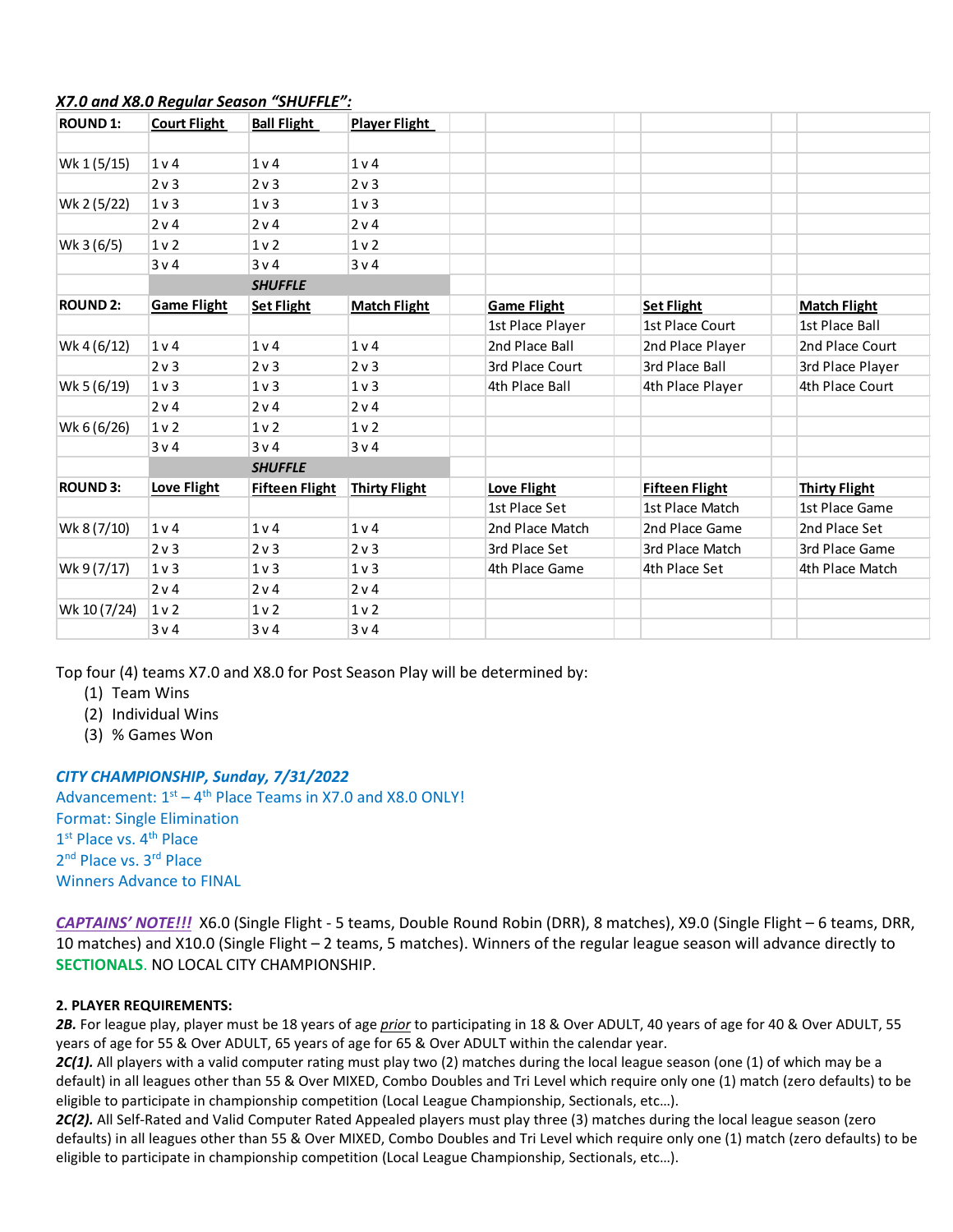*2D.* In the Adult and Mixed Divisions, all players other than Self-Rated and Valid Computer Rated Appealed Players are eligible to advance to National Championship competition if that player has played on the same team in at least three (3) matches at the same NTRP level in the same Age Group through Sectional Championships and is otherwise eligible. A maximum of one (1) default received by the player during local league or championship competition shall count for advancing.

All Self-Rated and Valid Computer Rated Appealed players are eligible to progress to National Championship competition if that player has played on the same team in at least four (4) matches at the same NTRP level in the same AGE Group during its local league season and is otherwise eligible. No defaults received by the player during local league or championship competition shall count for advancing. Retired matches shall count toward advancing for all players involved in both USTA League Divisions.

*CAPTAINS' NOTE!!!* As a reminder when being awarded Line Defaults during the regular league season, do not forget they are considered Qualifying Matches for Computer rated (C) Players:

#### *2022 USTA Dallas Rules and Regulations:*

*9D.* A team that is awarded a defaulted line during local league season play may have up to 14 days from the original match date to request a player name change for the defaulted line on USTA TENNIS LINK. Player name changes must be requested through the local league coordinator via email at leagues@dta.org. This DOES NOT apply to Post Season play.

### **PLEASE READ!!!! The MOST REPEATEDLY ASKED QUESTION!!!!**

#### **Player Registration:**

TEAMS MAY ADD PLAYERS UP UNTIL TWO (2) WEEKS PRIOR TO FINAL REGULAR SEASON MATCH. **As per above, self-rated and computer rated appealed players have until three (3) weeks prior to final regular season match to register.**

Player registration is online at the TENNIS LINK website at [http://tennislink.usta.com/leagues.](http://tennislink.usta.com/leagues) Once on the TENNIS LINK Leagues website, click on "Register for a team" and enter your USTA number and the team number. Follow the prompts through the credit card portion. Once you have successfully completed registration you will receive a screen notification and an e-mail confirmation.

#### *2022 USTA TEXAS Rules and Regulations:*

A team may have only one (1) player from outside the 50-mile radius of the center of a large city, Fort Worth, Dallas, San Antonio, Austin and Houston… If a player does not have the specific league in one of our designated areas (i.e. Abilene, Amarillo, Austin), he/she can play in another city without it counting as part of the out of city maximum.

2022 USTA Dallas 18 & over MIXED and Match League fee: \$38.00 *(included \$3.00 Active.com non-refundable processing fee)*

**2022 USTA Dallas 18 & over MIXED and Match League Start Date: Sunday, May 16, 2021**

# **PLEASE READ!!!! The 2nd MOST REPEATEDLY ASKED QUESTION!!!!**

#### **Schedules/Match Times/TENNIS LINK:**

Schedules have been forwarded to facilities. Facility mangers were given the opportunity to advise the DTA of any Black Out Dates/Facility Conflicts prior to scheduling. Schedules are set, NO schedule changes will be made at this point.

#### Facility Managers provide individual match times directly to captains. **TENNIS LINK is not updated with individual match times. The DTA uses the 12:00am, MIDNIGHT default time and that remains in TENNIS LINK.**

It is the captain of the HOME Team's responsibility to contact the VISITING Team with match time, directions, etc… **at least 5 days prior to the match date.** The DTA suggests that captains communicate through email and always request confirmation from their opponent. Reminders a few days prior to match are thoughtful and encouraged to avoid potential miscommunication. *Suggestion: Hold on to all email correspondence. Request confirmation of receipt as acknowledgement and acceptance of Match Times.*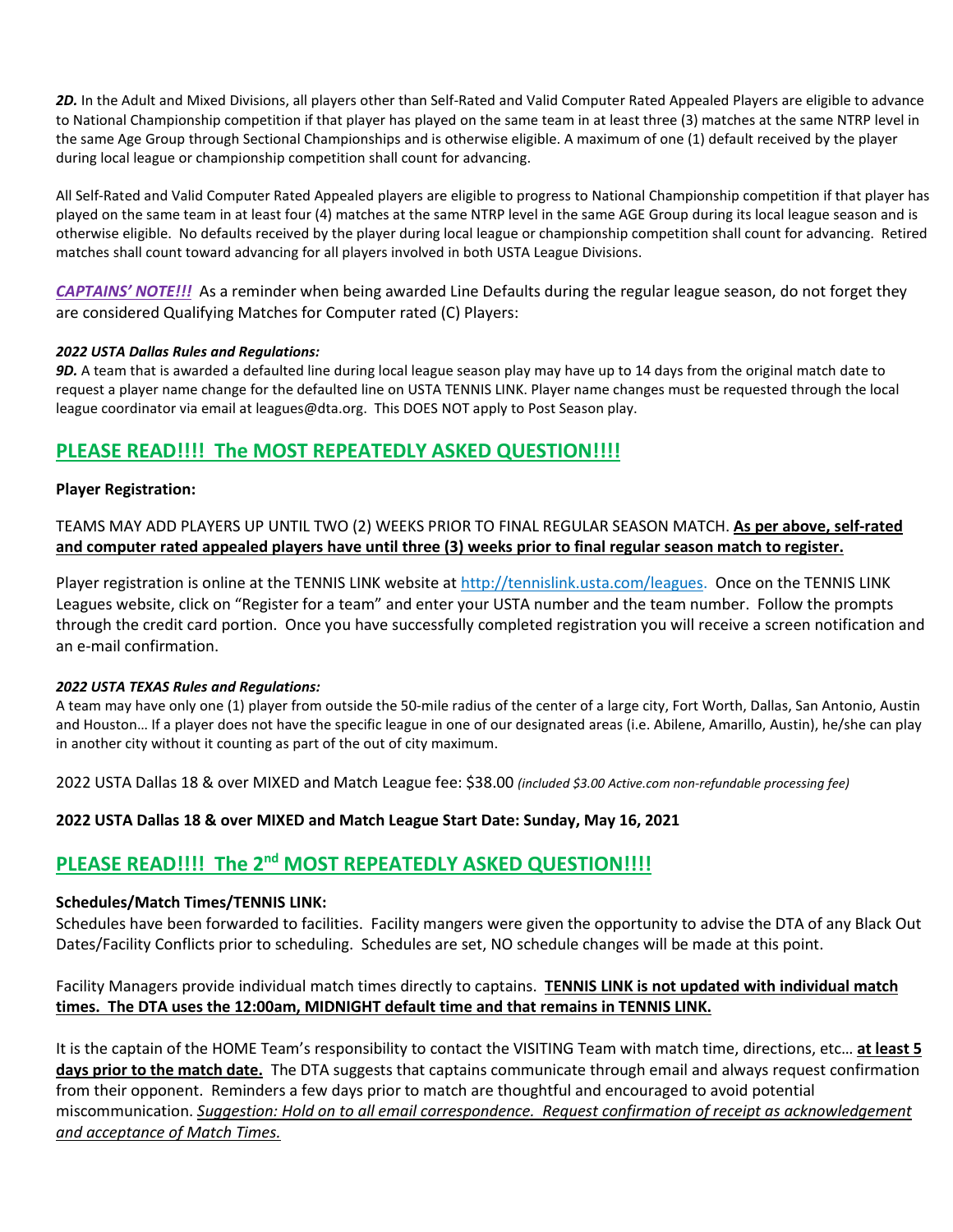# **PLEASE READ!!!! The 3rd MOST REPEATEDLY ASKED QUESTION!!!!**

#### **Change/Edit to Scorecard:**

When requesting a change, or edit to a scorecard, please email Local League Coordinator at leagues@dta.org and copy the opposing captain with the following information:

#### (1) Match #

- (2) Detailed Description of requested change/edit.
- (3) Both captains must agree to the requested change/edit prior to TENNIS LINK being updated.

The DTA **CAN NOT** make any changes to a scorecard without the **3** things outlined above.

#### **Match Times:**

### *2022 USTA Dallas Rules and Regulations:*

#### **MISCELLANEOUS INFORMATION/Match Times:**

**18 and over MIXED:** All matches are to start between 5:00pm and 6:00pm, unless both captains agree to an alternate time.

#### **Match Play:**

#### *2022 USTA Dallas Rules and Regulations:*

7H. Match play must begin no later than 15 minutes after the designated start time per the 15-minute default rule. No line shall begin play before the 15-minute default time has passed unless all players from the higher singles/double's positions are present. Defaults must be from the bottom up. (i.e.: Line 2 singles or Line 3 doubles if players are not available at the start of the match.) Doubles teams are to be moved up as a pair.

*7I.* The team captain for each team shall exchange their team line-up simultaneously prior to the beginning of the team match. No substitution may be made in an individual match after the line-up has been presented, except for injury to, illness of a player during warm-up and an eligible replacement can be made within the default time. The substituted player may only take the position of the player whom they are replacing. If the substitution is made during the warm-up, the substitute player is entitled to a five-minute warm-up.

#### **Late Penalties:**

Late players are subject to the penalties for late arrival (0-5 minutes/1 game & loss of toss, 5-10 minutes/2 games & loss of toss, 10-15 minutes/3 games and loss of toss, 15:01 minutes/default). These penalties apply to physically being on court not just on site.

#### **Scoring:**

Matches are to be played using the best of two sets criteria, conventional scoring, with a Coman set tiebreak (the first to 7 by 2) at 6 games all and a Coman match Tiebreak (the first to 10 by 2) in the event of split sets.

#### **2022 USTA Dallas Rules and Regulations:**

*9C.* In the event of a tie, the following NATIONAL/ SECTIONAL guidelines prevail:

**9C** (1) Individual Matches. Winner of the most individual matches the entire competition.

**9C** (2) Head-to- head. Winner of head-to-head match *only if all tied teams have played each other and one team defeated all the teams that are tied*.

**9C** (3) Sets. Loser of the fewest number of sets

**9C** (4) Games. Loser of the fewest number of games.

**9C** (5) Game Winning Percentage: Total games won divided by total games played.

**9C** (6) Coin toss.

#### *2022 USTA Dallas Rules and Regulations:*

#### **10. FORFEITS/Team Defaults:**

*10A*. Forfeits start from the lowest singles or doubles lines. **A team must play the majority of lines each team match or that match shall**  be considered a "team default". If a "team default" occurs for any reason during round robin play, the defaulting team will (1) default all remaining matches in the round robin, (2) not be eligible for the same Local League Championship for that season, and (3) all team members of the defaulting team must split up in the following season with no more than 4 members of the defaulting team on any one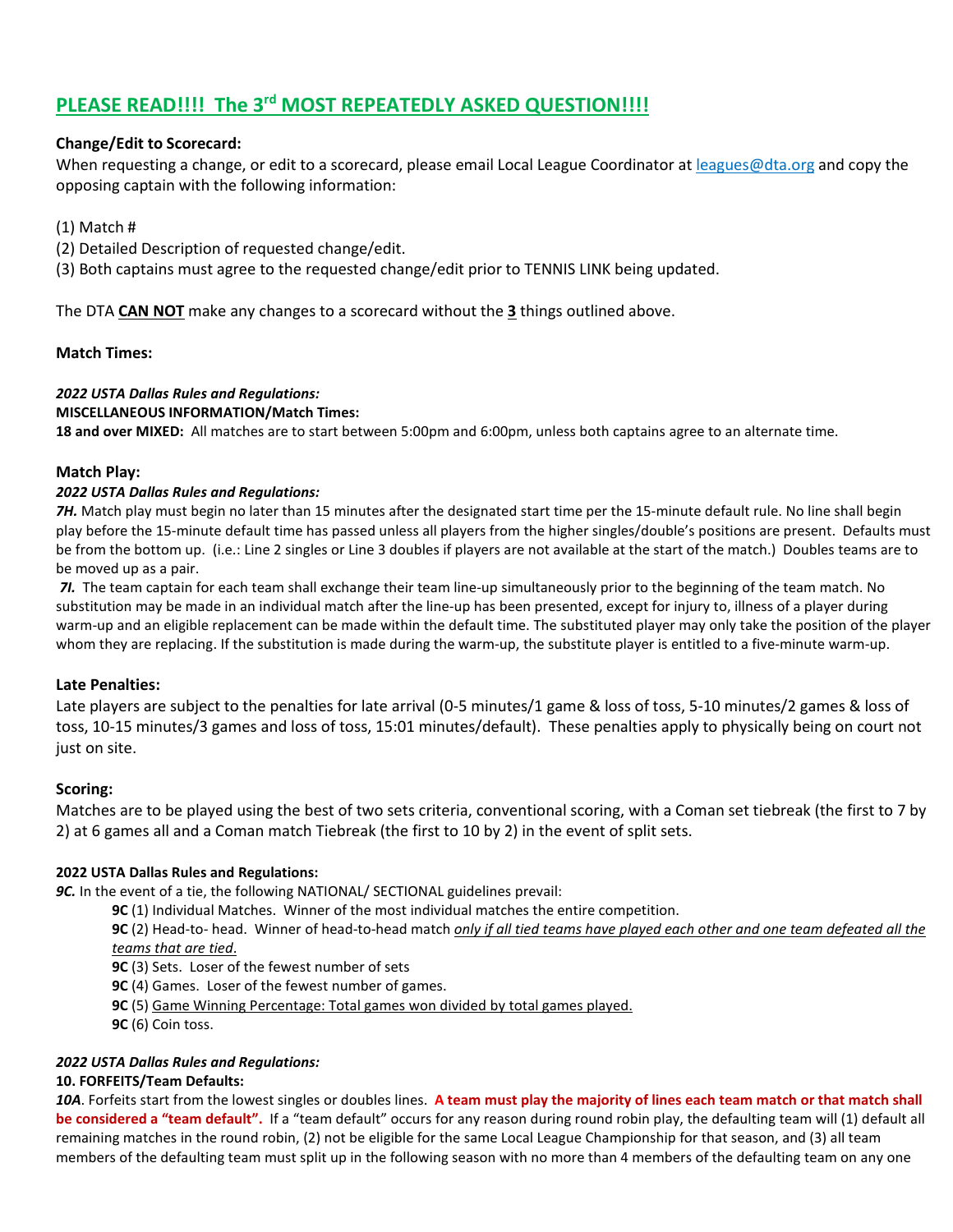team in the following season. After the season, if all teams in contention for championship play have already played the defaulting team in good faith, the matches stand as played; otherwise, all matches of the defaulting team shall be invalid.

#### *2022 USTA Dallas Rules and Regulations regarding players not registered on TENNIS LINK at Match Time:*

*7E.* Rosters must be exchanged at the designated match time and all players should

be on their assigned court ready to play. It is the responsibility of the captain to verify players at the time the lineup is exchanged. Ineligible players must be identified prior to the start of the match. Ineligible players will be recorded as a default (6-0, 6-0) in USTA TENNIS LINK.

#### **Score Entry:**

Both captains are responsible for Score Entry on Tennis Link League a[t http://tennislink.usta.com/leagues](http://tennislink.usta.com/leagues) within 12 hours of a completed match. For disputed Score Entry or Score Entry problems please email [leagues@dta.org.](mailto:leagues@dta.org)

#### **Score Cards:**

Blank scorecards are available through Tennis Link. Visit http://tennislink.usta.com/leagues. Click on "Record A Score" located under My Quick Links on the right. Enter your match number. Scroll to the bottom and click on "Print Blank Scorecard".

**GREAT NOTE!** Scorecards printed off Tennis Link for matches will include both teams' most up-to-date rosters. Captains can verify players prior to match time.

#### **Make Up Matches due to Rain/Championship Advancement/Extreme Weather:**

#### *2022 USTA Dallas Rules and Regulations:*

#### **8. MAKE UP MATCHES (Due to Rain/Championship Advancement/Extreme Weather):**

*8A.* Rainout / Championship Advancement/Extreme Weather Make-ups:

All make-up matches for rain or championship advancement should be played within 14 days of the rainout/originally scheduled match. If a make-up match has not been entered in USTA TENNIS LINK within 14 days of the original match date, it should be considered as scheduled by the DTA League Coordinator on the 14th day at:

\* 3:00pm for 18 & over MIXED

No match is to be rescheduled without the consent of the coordinator unless it is a rainout/championship play. Do not cancel for rain until the day of the match. Only lines that have started (first service attempt) stand for a rain make-up. A team is not held to any defaulted line(s) given.

Should teams be faced with inclement weather on the date of the scheduled make up match, teams have 7 days from that date to reschedule unless late in the season at which time the DTA will set a completion deadline (#8G).

*8B.* Players that do not complete their match within the original 2-hour time limit and are bumped from their court must remain available to resume the match for a period of 1 hour if the home team can decide to resume the match within 1 hour. If a court cannot be secured within an hour, the players/captains will have 48 hours to schedule the completion of the match (within 14 days) and provide the details to the league coordinator.

*8C.* Rain Delay:

If both captains have not agreed to declare a rainout, both teams (all players to play that day's match) must be available at the site for one hour beyond the scheduled match time.

*8D.* Extreme Weather Conditions. The HOME Captain determines the conditions at the match site and is responsible for notifying the VISITING Captain NO MORE THAN two (2) hours prior to match start time on the SCHEDULED DAY OF THE MATCH. Both captains should verify through www.weather.com. The following weather conditions may subject a match to be rescheduled:

(1) If the actual temperature is 35 degrees or below at the time match is scheduled to begin play.

(2) The actual temperature is 105 degrees or higher at the time match is scheduled to begin play.

If either of the above extreme weather conditions exist, either captain may reschedule the match. Once the match has started, it must be completed.

#### **Important Dates for roster planning:**

| May 15, 2022    | 2022 USTA 18 & over MIXED and Match begins             |
|-----------------|--------------------------------------------------------|
| May 20-22, 2022 | 2022 USTA 55 & over ADULT Sectionals in Dallas, Texas  |
| May 28-30, 2022 | <b>Holiday, Memorial Day No Matches Scheduled</b>      |
| June 3-5, 2022  | 2022 USTA 40 & over ADULT Sectionals in Houston, Texas |